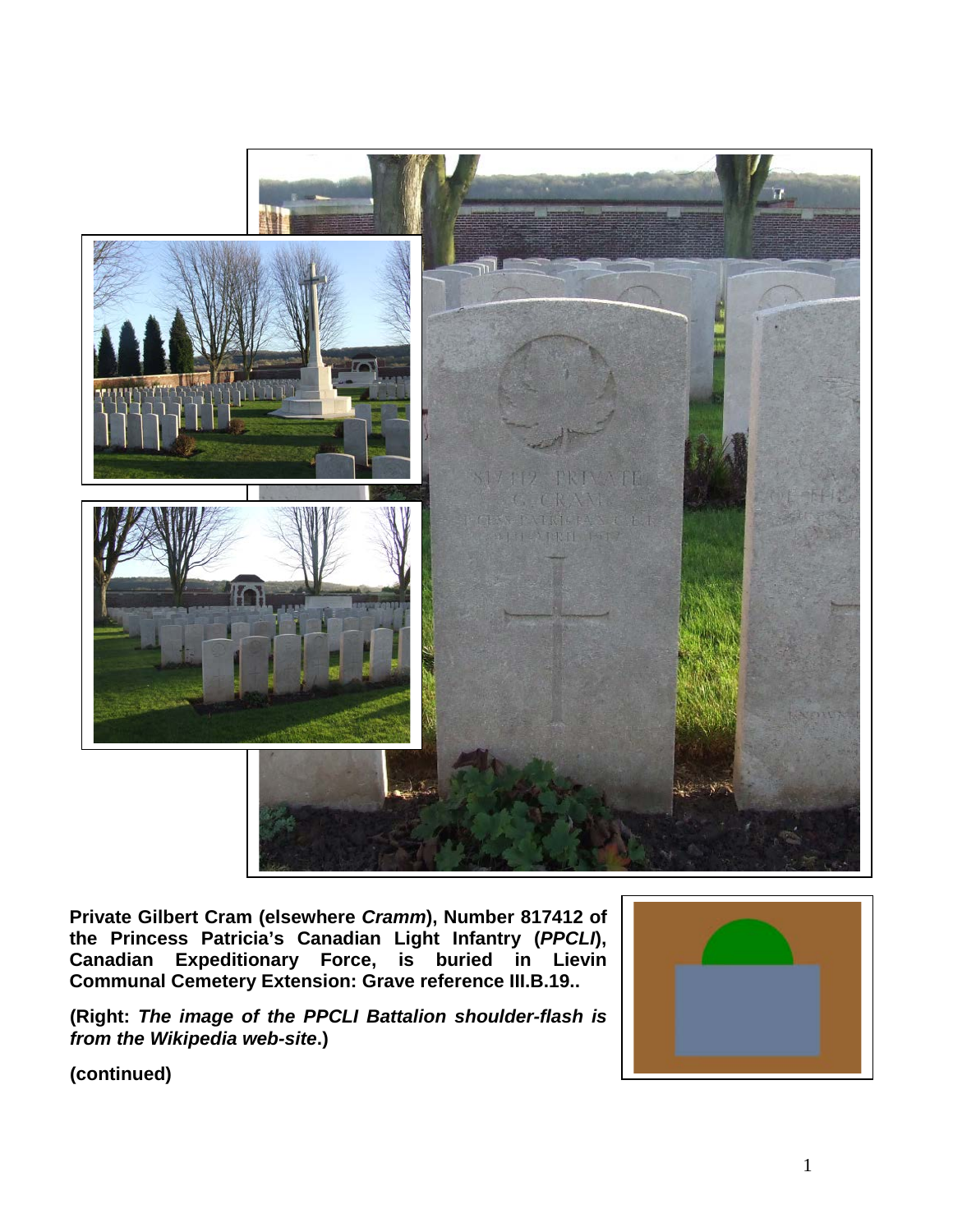**His occupation prior to military service recorded as that of a** *quarryman***, Gilbert Cram appears to have left behind him no history of his early years in Small Point, Broad Cove, or of his movement from the Dominion of Newfoundland to that of Canada. All that may be said with certainty is that he was present in the community of Sussex, New Brunswick, in December of 1915, for that is where and when he enlisted.**

**His first pay records show that it was on December 21 that Private Cram was first**  remunerated by the Canadian Army for his services to the 104<sup>th</sup> Overseas Battalion by which unit he was *taken on strength* on that same day. A week later, on the 28<sup>th</sup>, he **presented himself for a medical examination – an exercise which found him…***fit for the Canadian Over-Seas Expeditionary Force***…and for attestation, his oath thereupon witnessed by a local justice of the peace.**

**On that same December 28, the formalities of Private Cram's enlistment were brought to a conclusion by the officer commanding the 104th Battalion, Lieutenant-Colonel George William Fowler, when he declared – on paper – that…***Gilbert Cram…having been finally approved and inspected by me this day…I certify that I am satisfied with the correctness of this Attestation.*

**Less than six weeks later, on February 6, 1916, Private Cram was transferred to another**  *overseas* **unit, the 140th Battalion (***Saint John Tigers***). It was with this unit that he was to take passage to the United Kingdom at the end of September after a spring and summer of training in the area of Saint John, some of it likely at the newly-built** *Barrack Green Armoury* **located in city.**

**It was on September 25, 1916, that the 136th and 140th Battalions of Canadian Infantry embarked onto His Majesty's Transport** *Corsican* **in the harbour at Halifax. Two days later the vessel weighed anchor and, after an uneventful voyage of some nine days,** *Corsican* **docked in the English west-coast port of Liverpool.**



**(Right above:** *The photograph of HMT Corsican is from the Maritime Quest web-site***.)**

From Liverpool the 140<sup>th</sup> Battalion was transferred from dockside by train, apparently to **the Canadian military complex of** *Shorncliffe* **established on the** *Dover Straits* **in the vicinity of the harbour and town of Folkestone.** 

*Cæsar's Camp* **itself, to where the battalion was posted, stands on a hill north of the town, a site associated with camps and castles during much of its three-thousand year-old history, and the Canadian Army was to continue that tradition during the period of the** *Great War***,** *Cæsar's Camp* **being a subsidiary facility of** *Shorncliffe***.**

**(Right above:** *Little remains of Shorncliffe Military Camp today apart from a barracks occupied by Gurkha troops. The Military Cemetery almost alone serves as a reminder of the events of a century ago.* **– photograph from 2016)**

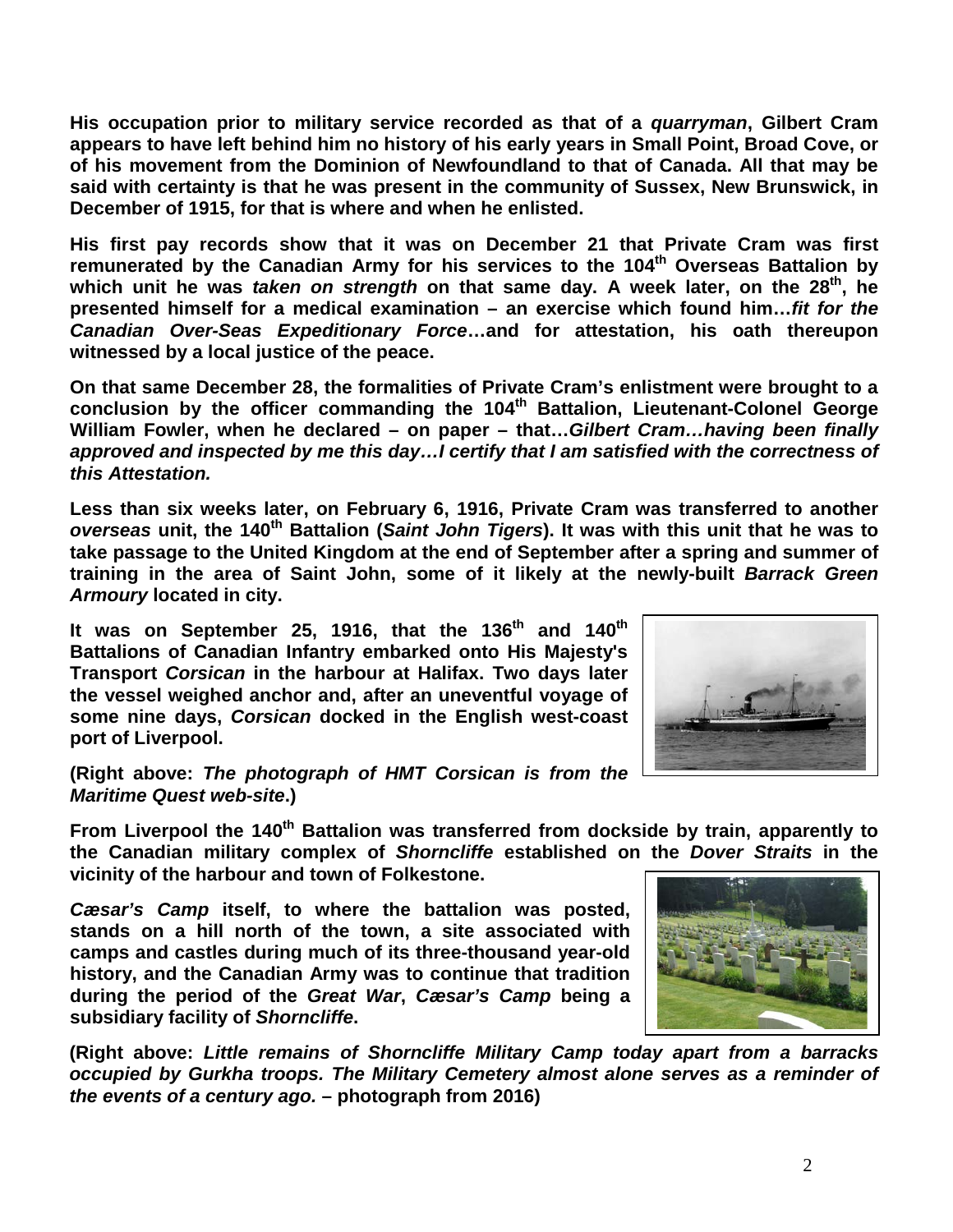Not that the newly-arrived 140<sup>th</sup> battalion was to linger at *Cæsar's Camp* **for very long: four weeks less a day after its arrival the unit was to be divided and ordered either to the newly-forming 13th Reserve Battalion (***New Brunswick***) at**  *Camp Bramshott* **or to the RCR & PPCLI Depot at Seaford on the south coast of the country.**

**(Right:** *The community cemetery at Seaford in which are buried a number of Canadian soldiers, including two Newfoundlanders: Frederick Jacob Snelgrove and Ebenezer Tucker* **– photograph from 2016)**

**It was to the latter that Private Cram was sent on November 2, 1916, there to be** *taken on strength* **by his new unit on the same day. Just over four weeks after his arrival there, on December 16, he was transferred once more, on this occasion across the English Channel to the parent unit of the Princess Patricia's Canadian Light Infantry already serving on the Continent.** 

**By the end of the following day, November 3 - likely having passed through the port of Southampton - he and sixty-three other re-enforcements from England had reported to the Canadian Base Depot of** *Rouelles Camp* **in the vicinity of the French industrial city of Le Havre, situated on the estuary of the** *River Seine***.**

**(Right above:** *A view of the French port-city of Le Havre at or about the time of the Great War* **– from a vintage post-card)**

**Only a further twenty-four hours afterwards, Private Cram was on his way again, one of three-hundred twenty-nine men to be despatched to various units from the Base Depot on that December 18.** 

**At the time, the PPCLI was operating in the area of the city of Arras, a distance of some two-hundred thirty kilometres to the north-east. Since Private Cram reported** *to duty* **on that same December 18, his draft undoubtedly had travelled by train to Arras itself before having completed the transfer – on foot?**

**(Right above:** *The remnants of the Grande Place (Grand'Place) in Arras which had already been steadily bombarded for two years by the end of the year 1916.* **– from** *Illustration***)**

**The four fighting companies of the PPCLI on that date were serving in the trenches of the**  *La Folie Sector***, not far distant from the city and mining-centre of Lens. Its base, transport and details were behind the lines in the reserve area in the vicinity of Neuville At-Vaast and while this is not confirmed by the Battalion War Diary, it was likely to have been there that Private Cram's draft was directed.**

**\* \* \* \* \***





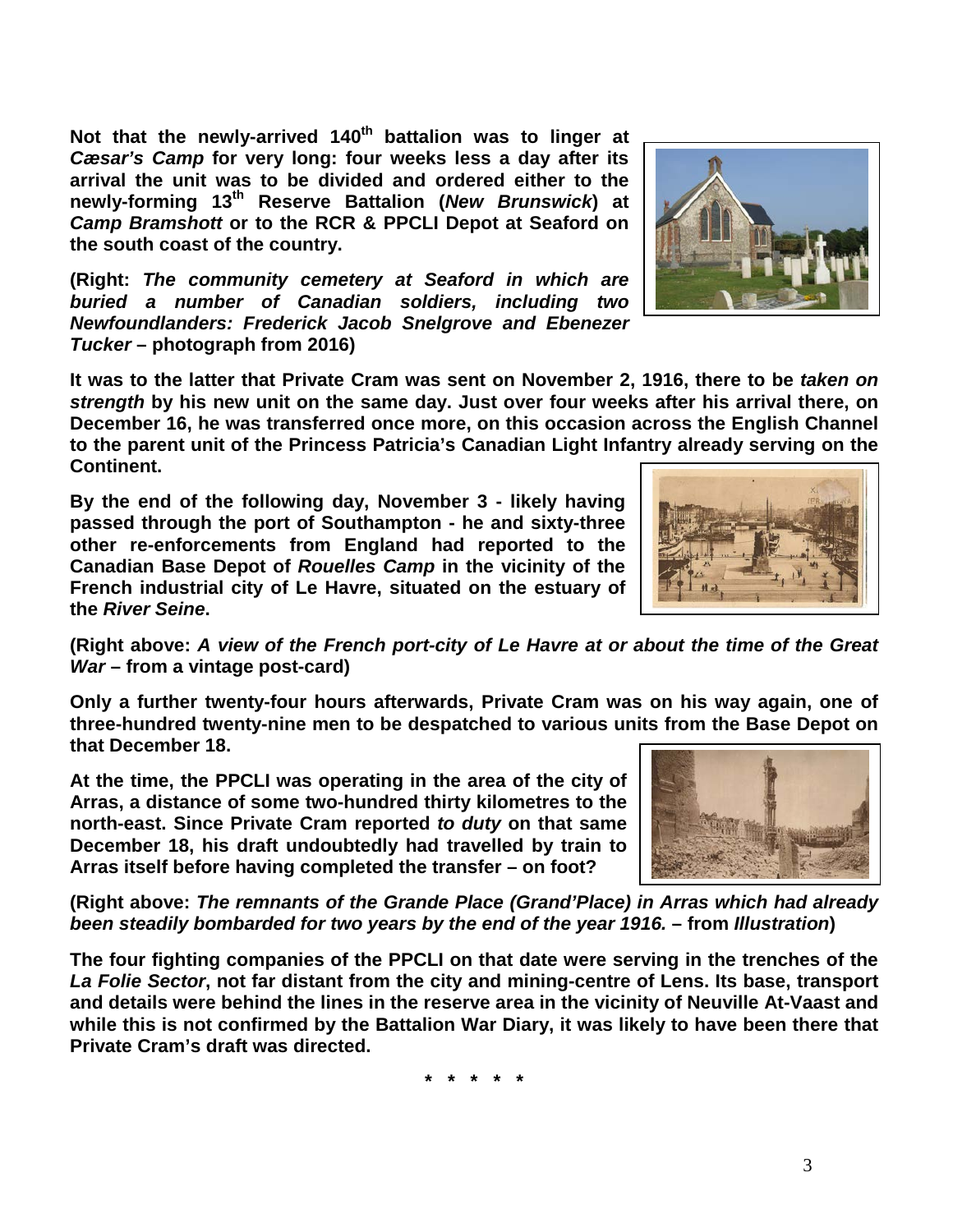**The PPCLI was not to serve with the other Canadian forces on the Continent until November of 1915 when it had become a battalion of the then-forming 3rd Canadian Division. Up until that time, its history as a unit on** *active service* **had been as part of a British infantry Brigade.**

**The Battalion\* of the PPCLI Regiment had sailed from Canada on October 4, 1914, on the convoy carrying the first Canadian troops overseas. The unit had then spent the first weeks of its time in the United Kingdom at** *Bustard Camp* **on the Salisbury Plain, before then having been transferred to Winchester on November 16. There it had become attached to the British 80th Infantry Brigade of the 27th Division.**

*\*The PPCLI was – and still is today – a regiment, a force which may comprise any number of battalions: today, in 2017, there are three. Some British regiments, for example, eventually sent twenty or more battalions to serve at the Front during the Great War. Only a single battalion - normally one-thousand strong but during the Great War oft-times comprising a lesser number - of the PPCLI Regiment ever served at the front.* 

**Only five days before that Christmas of 1914 the PPCLI Battalion had marched from Winchester to Southampton where it was to embark onto His Majesty's Transport**  *Cardiganshire* **and to cross the English Channel to the French port-city of Le Havre. The vessel had docked there in the early afternoon, the Battalion personnel thereupon having spent the night in a nearby camp before having boarded a train on the following evening. The PPCLI Battalion War Diarist has described the event:**



**…***The whole Battalion had to entrain in one train of 48 trucks. Officers 1, Men 24, Horses 10, VEHICLES 13. Very tight fit, some of the men being unable to sit down.*

**(Right above:** *The image of HMT Cardiganshire is from The Library web-site. Having survived the Great War, she was sunk in 1940, during the Second World War***.)**

**The Battalion had then travelled northward, to complete its journey at Arques at half-past mid-night on December 23 before then having marched for a further two-and-a-half hours to its billets in, and in the vicinity of, the village of Blaringhem.** 

**This community was to be its home for the following two weeks before a two-day march\* into Belgium next found the PPCLI in the area of Dickebusch (today** *Dikkebusch***), just to the south-west of the already-battered medieval city of Ypres.**

*\*Some of the Canadian equipment in the early stages of the conflict left much to be desired – apparently both in quality and quantity. The War Diarist wrote of the march that… Lack of boots much felt, many men marching with no soles at all to their boots. British equipment was apparently soon adopted.*

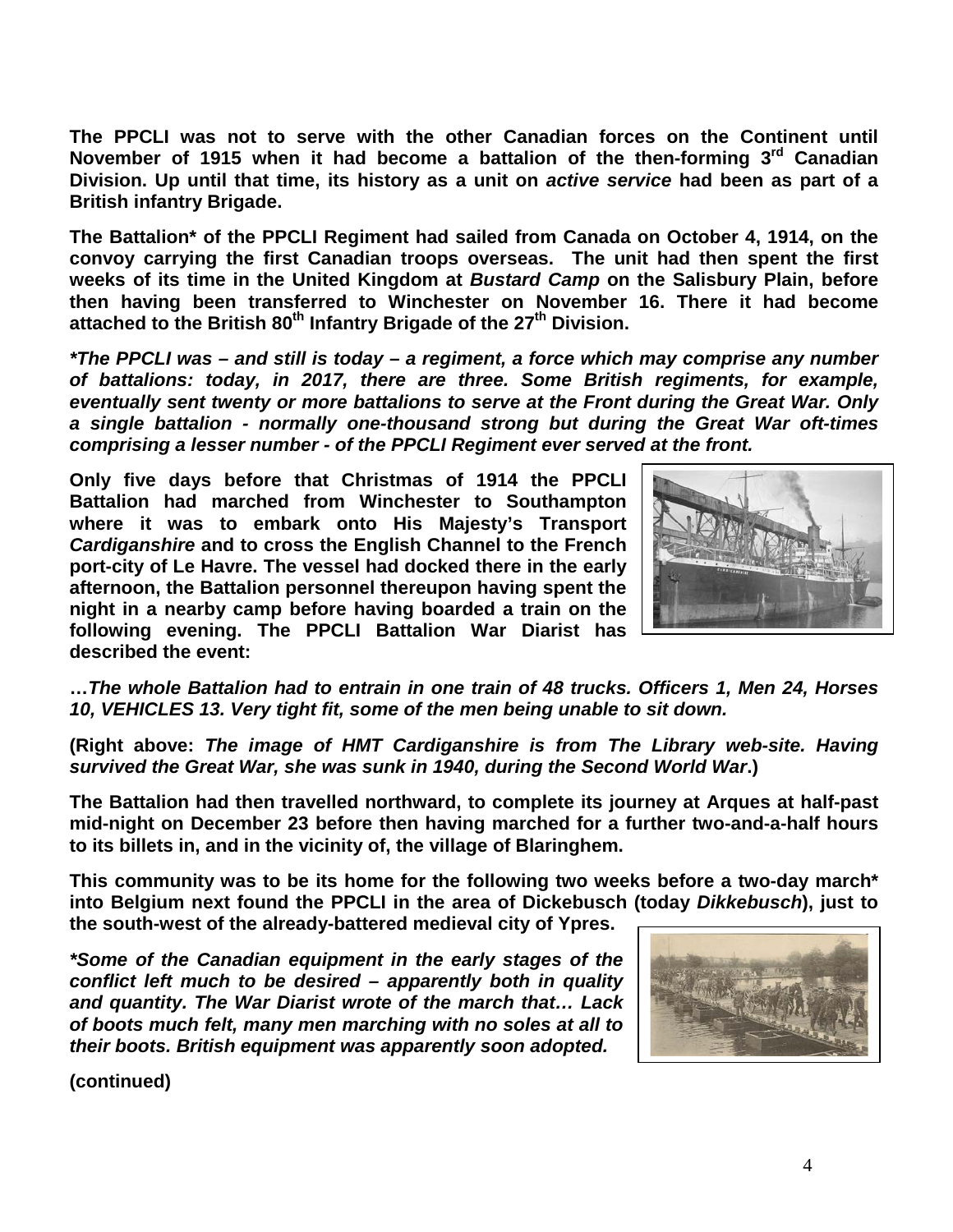**(Preceding page:** *Troops – said to be British, but the Canadians wore British Uniforms – on the march in the north of France during the early period of the Great War* **– from a vintage post-card)**

**The Battalion took its place in the line on the evening of that same day, January 6, 1915. Its personnel was soon to learn about the rigours, routines and perils of life – and death\* - in the trenches\*\*.**

*\*The first to be killed in action, on January 8, 1915, according to the PPCLI War Diary, were Number 252, Corporal W. Fry and Number 1284, Lance Corporal H.O. Bellinger, likely victims of the heavy enemy shelling reported during the early morning – although Wikipedia names a Private Guy Dwyer from Hanover, New Brunswick, as having been the Battalion's first combat casualty of the war on February 4, 1915.*

**(Right:** *An aerial photograph, taken in July of 1915 – just after the battle of 2nd Ypres - which shows the shell of the medieval city, an image entitled Ypres-la-Morte* **(Ypres the Dead)** *– By the end of the Great War there was to be very little left standing. –* **from** *Illustration***)**

*\*\*During the Great War, British and Empire (later Commonwealth) battalions had their time more or less equally divided into three postings: in theory a week was to be spent in the front lines, at times little more than a few metres separating them from the enemy forward positions; a second week was then served in support positions, perhaps a hundred metres or so behind the front; the unit was then withdrawn into reserve – either Brigade, Divisional or Corps Reserve, the former being the nearest to the forward area, the latter the furthest away.* 

*Of course, things were never as neat and tidy as set out in the preceding format and troops could find themselves in a certain posting at times for weeks on end.*

**(Right above:** *A photograph of Canadian troops in support positions somewhere on the Somme in the autumn of 1916, only months earlier having been equipped with those steel helmets and, less visible, British Short Lee-Enfield Mark III Rifles – with which the PPCLI was already equipped in November of 1914* **– from**  *Illustration***)**

**(Right:** *Troops – in this instance British – in hastily-dug trenches in the Ypres Salient: These are still the early days of the war as witnessed by the lack of steel helmets which came into use only in the spring and summer of 1916***. – from** *Illustration***)**





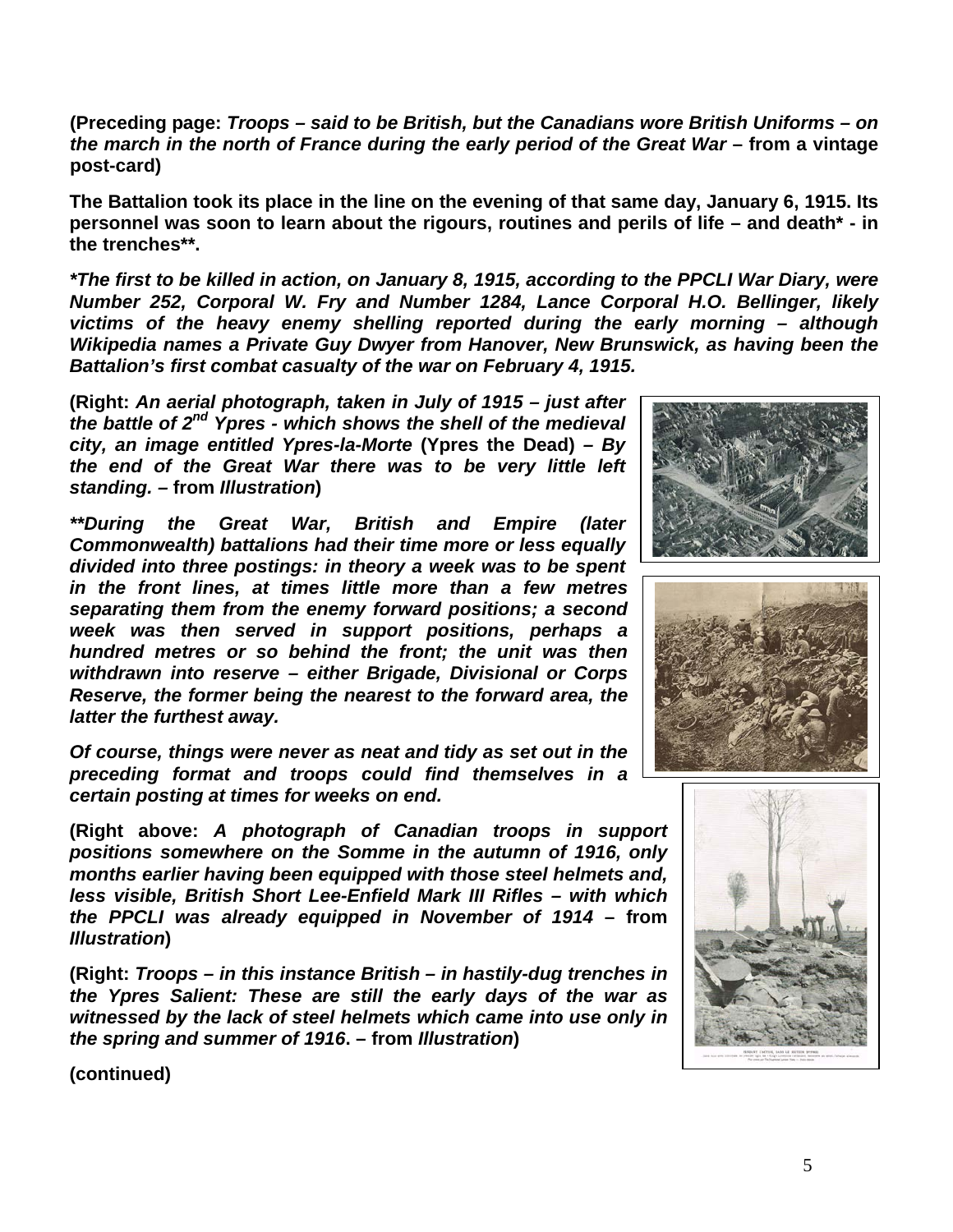**The PPCLI remained stationed in the vicinity of Dickebusch while in the forward area, at Westoutre while in reserve, and near to the town of Poperinghe when withdrawn further back into Divisional Reserve. At the beginning of April it moved forward again so that by April 14 it was replacing troops of the Rifle Brigade on the eastern side of the** *Ypres Salient***, in trenches in** *Polygon Wood***.**

**At the same time, French troops in the adjacent sectors counter-clockwise – to the northeast of the city - were being replaced by the Canadian Division. Some Canadian units were still in the process of establishing themselves in their new positions when the Germans attacked on April 22, for the first time using chlorine gas to precede their infantry onslaught.**

**(Right below:** *The Memorial to the 1st Canadian Division – the Brooding Soldier – stands*  just to the south of the village of Langemark (then Langemarck) at the Vancouver *Crossroads where the Canadians withstood the German attack – abetted by gas – at Ypres (today Ieper) in April of 1915.* **– photograph from 2010)**

**Close though the positions held by the PPCLI were to the ruptured Canadian and French lines, the Battalion War Diary notes little activity on the part of the unit; at the end of the month, by which time the situation had been partially stabilized, the PPCLI Battalion had still been lodged in and about** *Polygon Wood***. From April 22 to 30 (inclusive), in contrast to casualties in the Canadian sectors, those of the PPCLI Battalion had been light: sixty** *killed***,** *wounded* **and**  *missing* **all told.**

**However, eight days later, the unit was to be called upon to resist a major German attack: In an action designated among its battle honours as** *Frezenberg***, on May 8 the PPCLI Battalion had held the new, hastily-prepared positions of the** *Bellewarde Ridge* **all day until its relief at mid-night by the King's Royal Rifles. By then the unit had incurred, dependent upon the source, some four-hundred casualties of which one-quarter had been reported as** *killed in action***.**

**(Right above:** *A former non-commissioned officer of Princess Patricia's Canadian Light Infantry stands in front of the monument to the PPCLI Battalion, to be found in the area of the Bellewarde Ridge. The stone commemorates the action of May 8, 1915.* **– photograph from 2013(?))**

**The following months, during which the Battalion underwent re-organization and re-enforcement, were to be spent at first in the area just outside the** *Lille Gate* **– the southern entrance to the city of Ypres – then later, south again and across the Franco-Belgian frontier, in the vicinity of the town of Armentières.** 





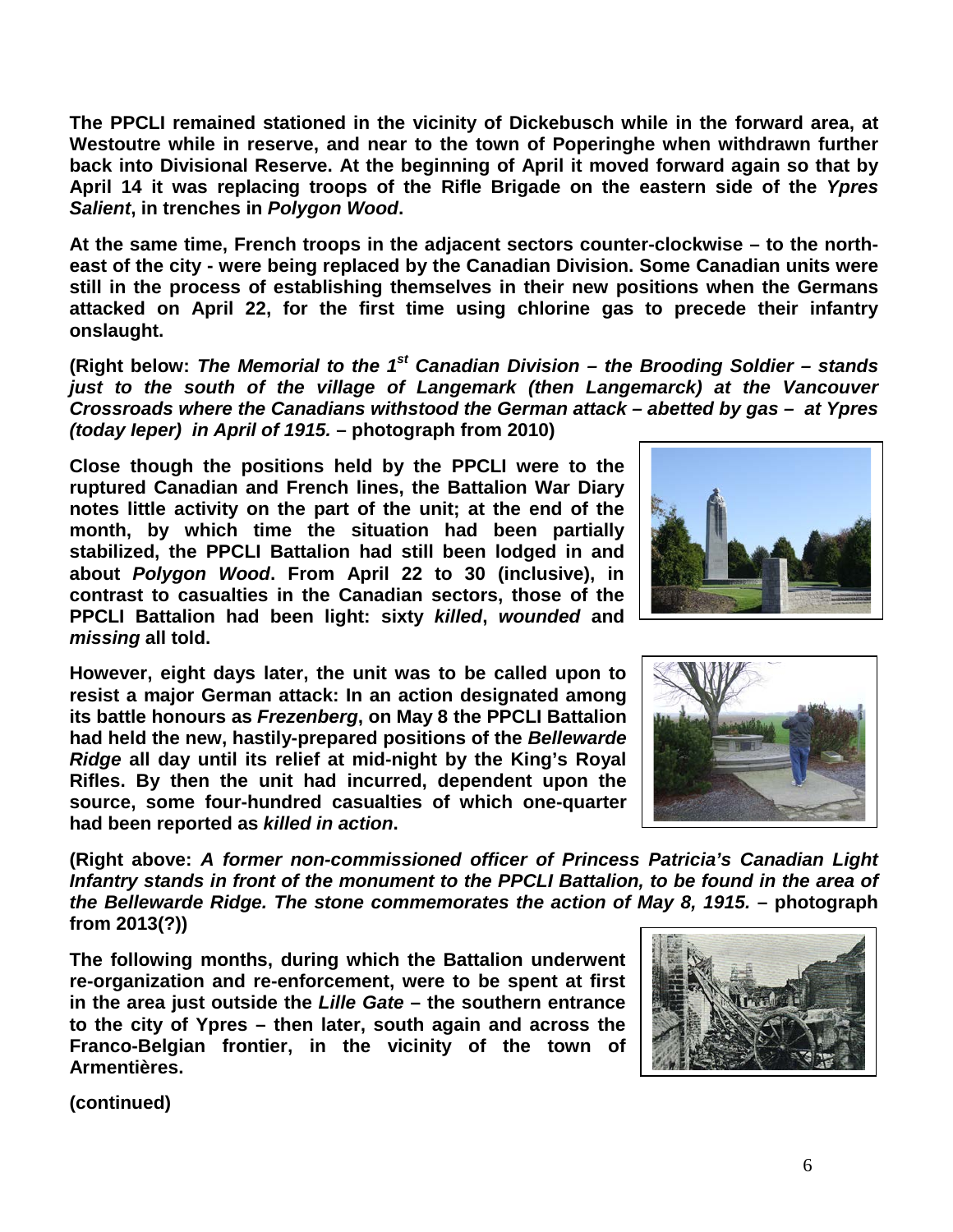**Subsequently, after a lengthy period in the area of Hazebrouck, and withdrawn well away from the forward positions, at the end of September of 1915 the unit had been ordered returned to the front in the vicinity of the northern French coal-mining city of Lens, there to spend the two following months. The PPCLI would later come back to the same area as a unit of the Canadian 3rd Division and the Canadian Corps.**

**(Preceding page:** *The mining village of Loos-en-Gohelle just to the north of Lens as it was already in 1915* **– from** *Le Miroir***)**

**These later months of the autumn of 1915 had seen little concerted action by either side, confrontations being rather of a local nature. There had been, of course, a constant stream of casualties, mostly due to the enemy's artillery and also to his snipers. The British and Empire (***Commonwealth***) contribution to the war effort had now been growing, with British Territorial Army units and the battalions of Kitchener's New Army starting to make their way to the Continent; and further units from the Dominions had now also been arriving from around the globe to serve in the various theatres of the conflict.**

In September of 1915 the 2<sup>nd</sup> Canadian Division, after months of training in the United **Kingdom, was to land in France to take responsibility in Belgium for sectors where, only months before, the PPCLI had been serving. And then units of the soon-to-be 3rd Canadian Division were to begin to make their way across the English Channel, some to serve at the front on an ad hoc basis, until the new parent unit would officially come into being.**

In November, 1915, the British 27<sup>th</sup> Division had received orders to prepare for transfer to **the new theatre of war being established in Macedonia, there to fight against the forces of Bulgaria, that country having recently declared for the Central Powers. The first units of this division has thus begun embarking for the enterprise on November 17.**

**The PPCLI Battalion, however, was not to contribute to this venture in Salonica. On November 8 there had been a farewell parade at which time the Commanding Officer of the 80th Brigade, as spokesman for all of the Canadian unit's now-former comrades-in-arms, had paid his compliments and had offered his best wishes to the Canadian unit in all its future endeavours.** 

**The PPCLI Battalion was to remain at Flixecourt, where it had been posted for the farewell ceremonies and courtesies, until the 25th day of the month when it was to march – accompanied by a fife and drum band - to Pont-Rémy, some fifteen kilometres distant. From there it had entrained for the northern French community of Cæstre. It had there been greeted by Lieutenant-General Alderson, Commander of the Canadian Expeditionary Force, and by the welcoming Band of the 1st Canadian Division, before having marched to its billets some two kilometres away.** 

**(Right:** *The 'pont' at Pont-Rémy, a stone's throw from the railway station, here traverses the River Somme, another name in both Canadian and Newfoundland history***. – photograph from 2010)**

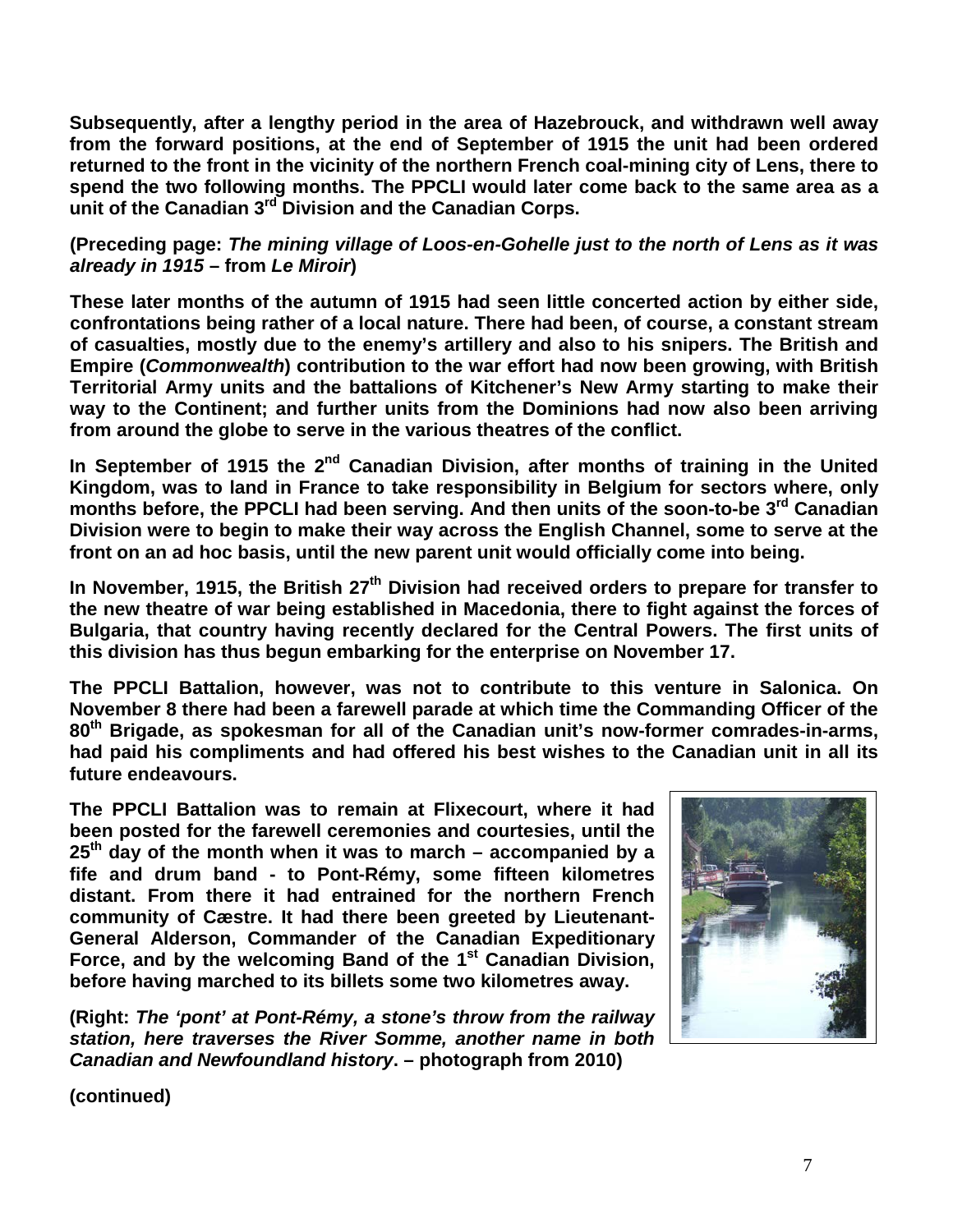**On the morrow morn, that of November 26, the weather gods would welcome the newcomers in their own fashion: with a heavy snow-storm.**

**It was now to be a further seven weeks before the PPCLI battalion would be posted to the forward area once more. In the meanwhile it had remained in the rear areas of Flêtre and La Clytte. In both encampments the unit was to undergo training, had paraded, had attended courses, had been inspected, had gone to church, was to practice musketry, had taken infrequent baths, had marched, had been photographed, was to play football, would welcome re-enforcements, had furnished working-parties, had three men wounded by long-range artillery… in fact, had undertaken just about everything except having fired a rifle in anger.**

**(Right below:** *La Clytte (today Klijte) Military Cemetery in which are buried one-thousand twenty-eight dead of the Great War. Two-hundred thirty-eight of them are unidentified***. – photograph from 2017)**

**The 3rd Canadian Division was officially to come into being at mid-night on the night of December 31 of 1915 and January 1 of the New Year, 1916. The PPCLI Battalion was henceforth to**  be a unit of the 7<sup>th</sup> Canadian Infantry Brigade, to serve in the **company of the 42nd and 49th Battalions as well as with the Battalion of the Royal Canadian Regiment\*. Its first tour in the trenches as a Canadian unit under Canadian command was to commence on the evening of January 12.**



*\*The Royal Canadian Regiment, the senior infantry formation of the Canadian Army, also fielded a single fighting battalion during the Great War. This unit was nonetheless usually referred to as the RCR, rather than as a battalion.*

**The month of February - all twenty-nine days of it in that 1916 – and the first three weeks of March had continued in the same routine manner, deemed as** *normal* **on perhaps the majority of his entries by the Battalion War Diarist. The weather, cited from the same source, had usually been…** *poor***.**

**The 3rd Canadian Division up until the middle of March had been working much in tandem with the 1st Canadian Division, learning the ropes in the** *Ploegsteert Sector* **just to the north of the border with France. On March 21, it had been ordered into the area of the** *Ypres Salient* **and to the south-east of the city.**

**(Right:** *Some of the farmland in the area of Messines, Ploegsteert Sector, a mine crater from the time of the 1917 British offensive in the foreground* **– photograph from 2014)**



**The PPCLI Battalion was to relieve the 3rd Battalion of the (British) Rifle Brigade at the**  *Railway Dugouts* **there in the south-east area of the** *Ypres Salient***, not very far removed from where the unit had distinguished itself in May of the previous year.**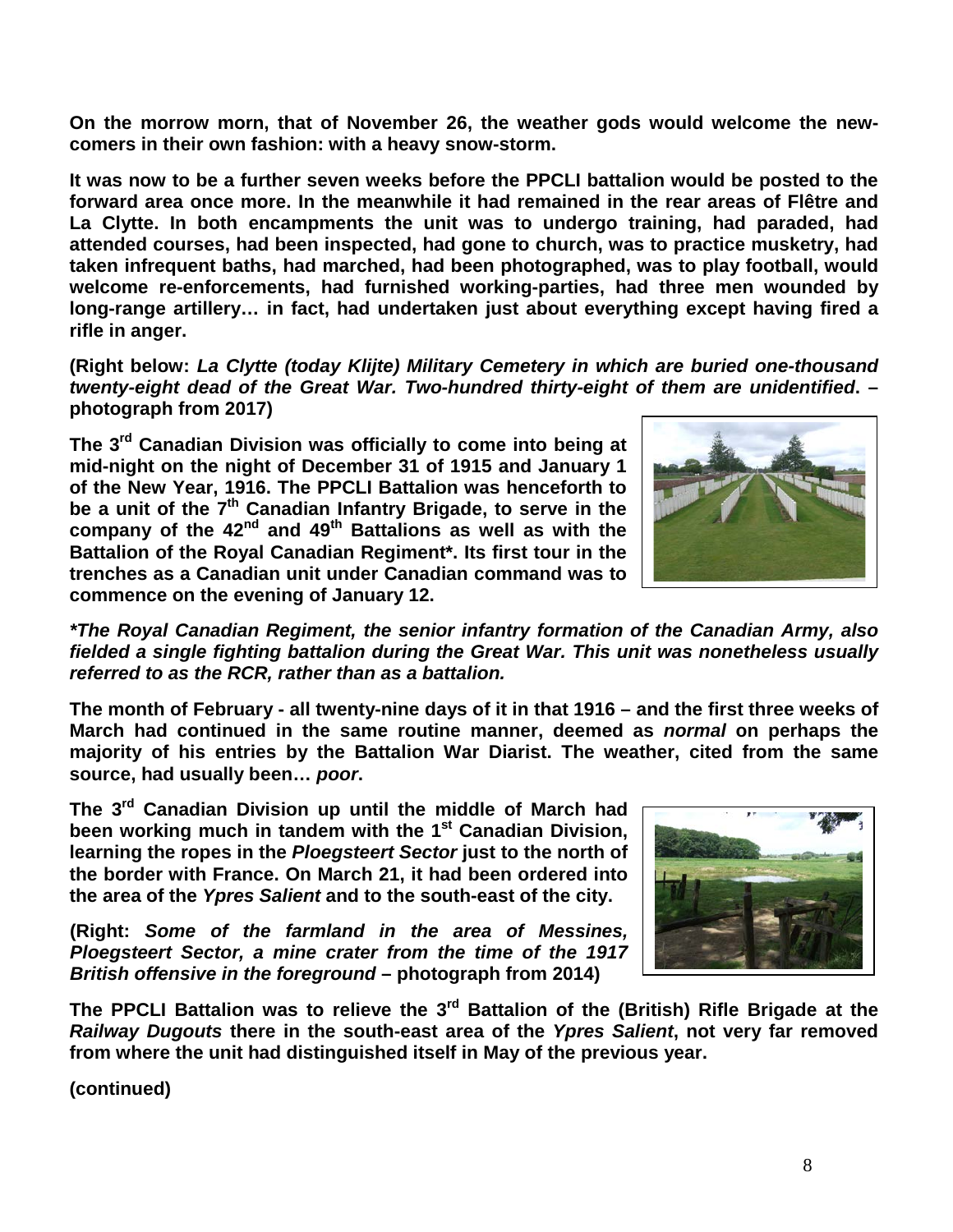**The German artillery was more active – as always – in this sector than had been previously experienced, at least by units other than the PPCLI, but there appears to have been little infantry activity other than the incessant patrolling and the occasional raid by both sides.**

**(Right:** *Railway Dugouts Burial Ground (Transport Farm) today contains twenty-four hundred fifty-nine burials and commemorations.* **– photograph from 2014)**

**This may have been due to the confrontation ongoing at the time in the** *St. Eloi Sector***, it now in the throes of becoming the responsibility of the 2nd Canadian Division. However, the personnel of the PPCLI would likely have been aware of an occurrence in that area only because of the noise of the guns; it was not to be directly involved.**

**That** *Action at the St. Eloi Craters officially* **was to take place from March 27 until April 17 of that spring of 1916. St-Éloi was a small village some five kilometres to the south of the Belgian city of Ypres and it had been here that the British had excavated series of galleries under the German lines, there to place a series of explosives which they had detonated on that March 27 and were to follow up with an infantry assault.** 

**After a brief initial success the attack had soon bogged down and by April 4 the Canadians were to be replacing the by-then exhausted British troops. They were to have no more success than had had the British, and by the 17th of the month, when the battle had officially come to an end, both sides were to be back where they had been some three weeks previously – and the Canadians had incurred some fifteen-hundred casualties.**

**(Right above:** *A purported attack in the aftermath of the exploding of a mine under enemy lines, possibly at St-Éloi* **– from** *Illustration***)**

**The whole affair had come to a conclusion – unsatisfactory from a Canadian point of view – before there had been the need for any units other than those of the 2nd Canadian Division to become involved.**

**But then, almost seven weeks later, at the beginning of June, it was then to be the turn of the 3rd Canadian Division to undergo its** *own* **baptism of fire.**

**On June 2 the Germans had attacked the only high ground in the** *Salient* **remaining under Canadian (and thus also British) control. This had been just to the south-east of the city of Ypres itself, in the areas of the village of** *Hooge* **and other places of English-sounding names such as** *Maple Copse***,**  *Sanctuary Wood***,** *Hill 60* **and the afore-mentioned** *Railway Dugouts***.** 

**They are still referred to by the local people as such today.**



9



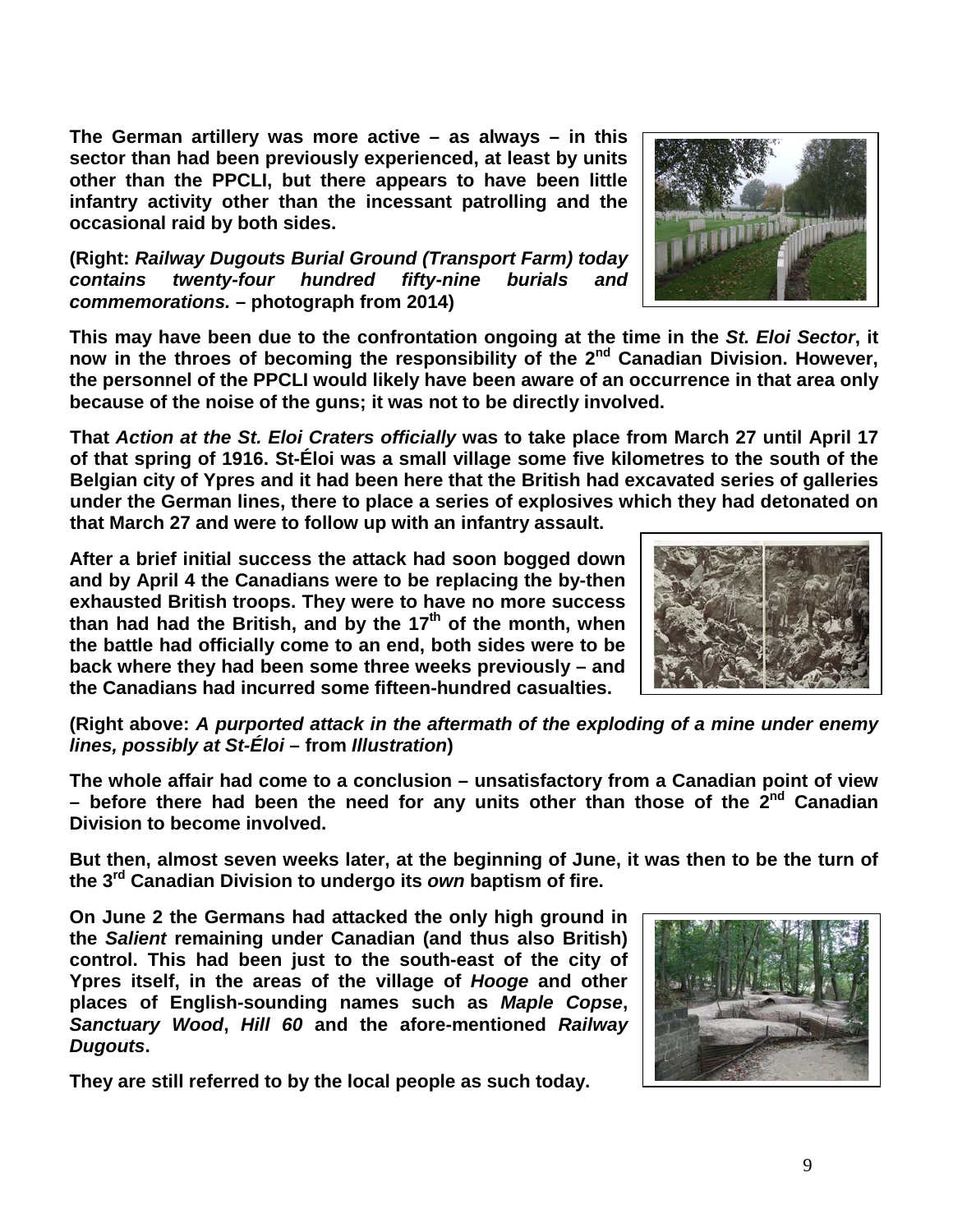10

**(Preceding page:** *Remnants of Canadian trenches dating from 1915-1916 at Sanctuary Wood* **– photograph from 2010)**

**The enemy, preceded by an intense barrage, had overrun the forward Canadian positions and for a while had breached the Canadian lines. However, the Germans had been unable to exploit their success and the Canadians were to patch up their defences. However, the precipitate and hurriedly-contrived counter-strike of the following day, delivered piece-meal – if at all - and poorly co-ordinated, was to be a horrendous experience for the Canadians.**

**(Right above:** *The Canadian memorial which stands atop Mount Sorrel just to the southwest of the city of Ypres* **(***today Ieper***)** *whose spires and towers may be perceived in the distance* **– photograph from 1914)**

**Ten days later the Canadians had again counter-attacked, on this occasion better informed, better prepared and better supported. The lost ground for the most part was to be recovered, both sides were back whence they had started eleven days before – and the cemeteries fuller and more numerous.**

**(Right below:** *Maple Copse, the scene of heavy fighting in June of 1916, and its cemetery wherein lie numerous Canadians* **– photograph from 2014)**

**(Right below:** *Hill 60 as it remains a century after the events of 1916 in the area of Mount Sorrel, the village of Hooge, Sanctuary Wood and Maple Copse: On the opening day of the Battle of the Messines Ridge, a British mine detonated under its summit removed any resemblance to a hill. It is kept in a preserved state – subject to the whims of Mother Nature – by the Belgian Government.* **– photograph from 2014)**

*June 2nd, 1916 - At 8.30 a.m. the enemy began shelling our front line and supports. This gradually increased to an intense bombardment from H.E. shells and trench mortars. The bombardment lasted for five hours when it was lifted and an infantry attack followed. The enemy succeeded in capturing the front line of our right company No.1. The garrison having been almost annihilated. Our left Company No. 2 succeeded in holding their trench and stopped an enemy bombing attack… Our casualties were heavy***. (Excerpt from the PPCLI War Diary entry for June 2, 1916.)** 

**The PPCLI Battalion had been relieved on June 4 after having been submitted to almost constant artillery fire during the intervening period. The War Diarist on June 4, however, was to report that, on that day at least…** *our casualties were not severe. At daybreak the 43rd Bn came up on our right and the 60th on our left but as it was too light the relief was postponed until evening… The Battalion…marched to the Asylum via the Lille Gate and were conveyed to "C" Camp by motor lorry…*





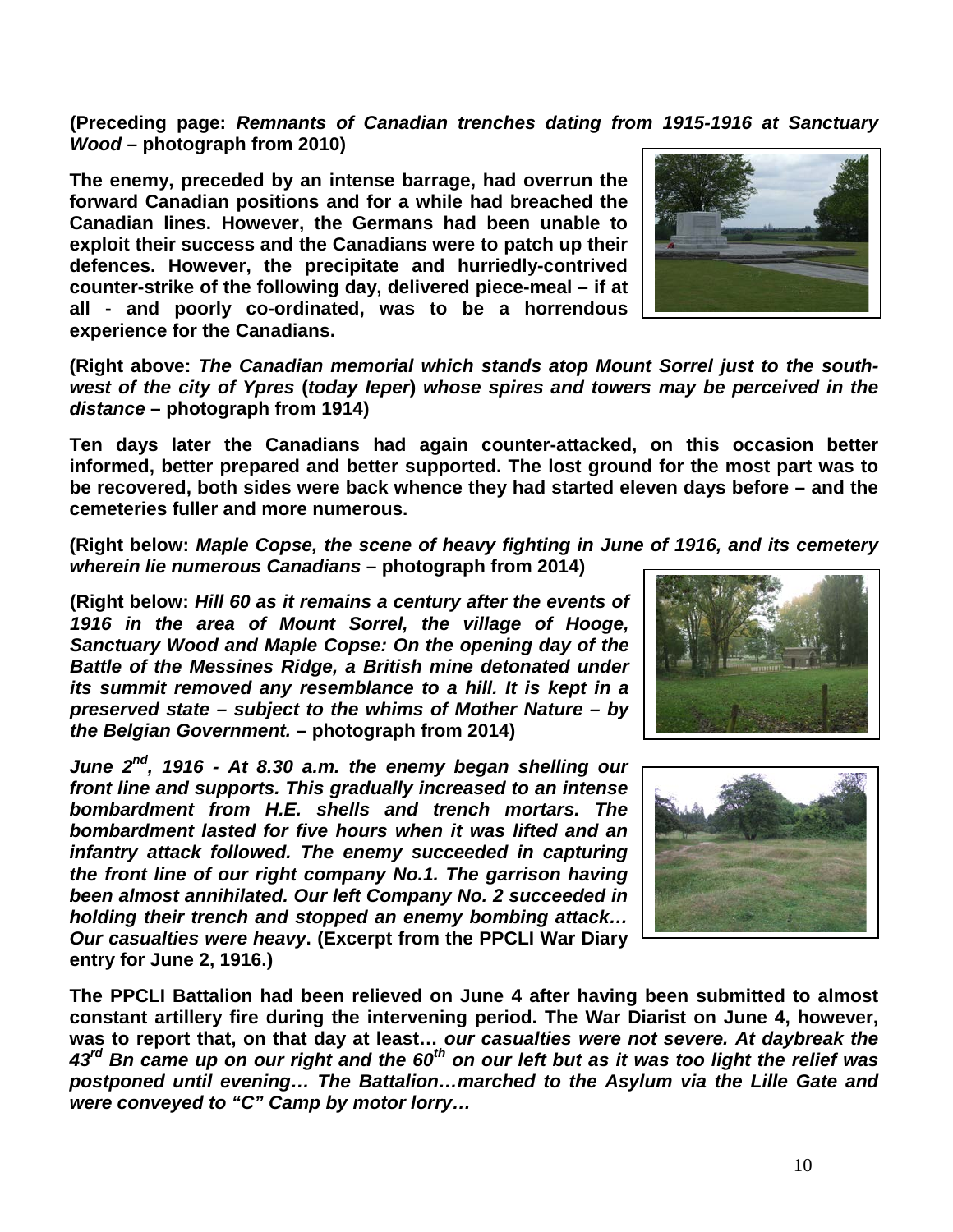**The PPCLI was to play no further role at** *Mount Sorrel***. It would retire well to the rear westward through Poperinghe and into France where it was to rest and re-enforce. During this period the Battalion War Diary has recorded the unit as having welcomed over fivehundred fifty newcomers, officers and men, thus allowing the reader an idea of the heavy casualties incurred during this episode\*.**

*\*It was also during this period, on June 14, that daylight-saving time was introduced into use by the Canadians, British and other Commonwealth Forces.*

**The PPCLI Battalion was to remain in the rear area until June 26 when it had been ordered moved forward to take over responsibility from the Royal Canadian Regiment Battalion for the trenches in the area of** *Sanctuary Wood***, the scene of heavy fighting only a few days before. This had still been an active area at the time, mostly artillery duels but at least one serious enemy attack – repulsed - to the sector just to the right of the PPCLI's 7th Brigade.**

**The level of intensity of those few days had soon begun, however, to diminish, and thus was to begin in that early summer – once again - a period of the everyday grinding pattern of life in – and out of – the trenches.**

**In mid-August, units of the 1st Canadian Division were to begin to withdraw into France for some two weeks of training at the British Second Army facilities; in turn, two weeks afterwards, the 1st Division formations were to be followed by the battalions and other units of the 2nd Canadian Division.** 

**During that summer, in contrast to the sectors in Belgium, relatively quiet during that period, it had been much less so elsewhere: the British, other Commonwealth troops and the French had undertaken an offensive in France, at** *the Somme***. It had not been an overwhelming success, and the ensuing high casualty rate had necessitated the call to the Canadian Corps to supply re-enforcements to continue the venture.** 

**On the night of August 21-22 there was to come the turn of the PPCLI which, as was the case with many of the retiring Canadian troops, had been relieved by battle-weary British and Irish units withdrawn from that ongoing confrontation to the south,** *the Somme***. The PPCLI personnel had subsequently been transported from Ypres to the west by train and by the next day had been in the town of Poperinghe, indulging in the luxury of a bath.** 

**The luxury was to be short-lived: the training area for the 3rd Canadian Division had been arranged for the area of Cassel, some twenty kilometres west again of Poperinghe. It would be to there that the entire 7th Canadian Infantry Brigade had marched on August 24 and it had been there and also in proximity to the neighbouring community of Steenvoorde that the Brigade was to undergo drills and exercises until September 7.**

**At the railway station at Esquebec at five-thirty in the afternoon of that September 7, the PPCLI Battalion was to board a train destined for the community of Conteville, at a distance of about one-hundred kilometres to the south. There the train had arrived at four o'clock on the following morning, some twenty-three hours later.**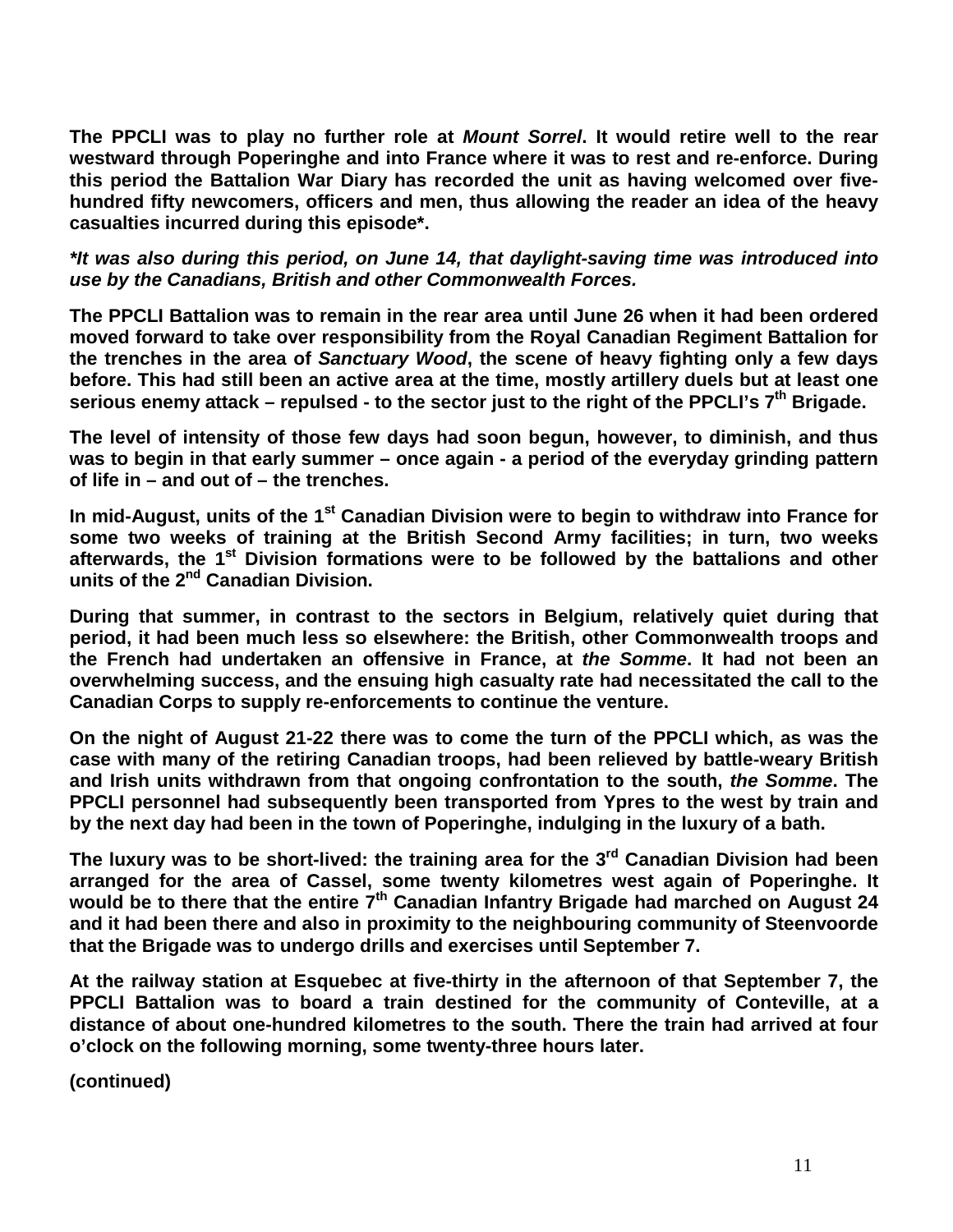**On September 13, six days later again, the PPCLI Battalion, having marched in stages from Conteville the sixty kilometres or so south-eastward to the provincial town of Albert, had reported to the nearby** *Brickfields Camp* **where it was to bivouac for that night and for some of the next.**

**Then on the morning of September 15, having been ordered to** *stand to* **at six in the morning, the unit had marched towards the front, readying itself for the Battalion's attack planned for six o'clock that evening.**

**The** *First Battle of the Somme* **had by that time been ongoing for exactly eleven weeks. It had begun with the disastrous attack of July 1, an assault which was to cost the British Army fifty-seven thousand casualties – in the short span of only four hours - of which some nineteen-thousand dead.** 

**(Right:** *The Canadian Memorial which stands to the side of the Albert-Bapaume Road near the village of Courcelette***. – photograph from 2015)**

**On that first day all but two small units of the attacking divisions had been from the British Isles, the exceptions having been the two-hundred men of the Bermuda Rifles serving in the Lincolnshire Regiment, and the eight-hundred personnel of the 1st Battalion of the Newfoundland Regiment which was to lose so heavily at a place called Beaumont-Hamel on that July 1.**

**As the British offensive had progressed, troops from the Empire (***Commonwealth***) were to be brought in; at first it had been the South African Brigade (July 15), then the Australians and New Zealanders (July 23) before the Canadians entered the fray on August 30 to become part of a third general offensive.** 

**Their first major collective contribution was to be in the area of the two villages of Flers and Courcelette.** 

**Meanwhile, having moved towards the forward area on that morning of September 15, at two in the afternoon the Battalion was to receive its final orders in preparation for the attack at six that evening. The unit had apparently arrived in the area of the jumping-off trench – which could not be found –** *at exactly that hour and thus… marched in file through the Barrage & immediately launched the attack & reached its first objective the sunken road running south of Courcelette***… (Excerpt from the PPCLI Battalion War Diary entry of September 15, 1916)**

**(Right:** *Canadian soldiers at work carrying water in the centre of Albert, the already-damaged basilica in the background* **– from**  *Illustration***)**



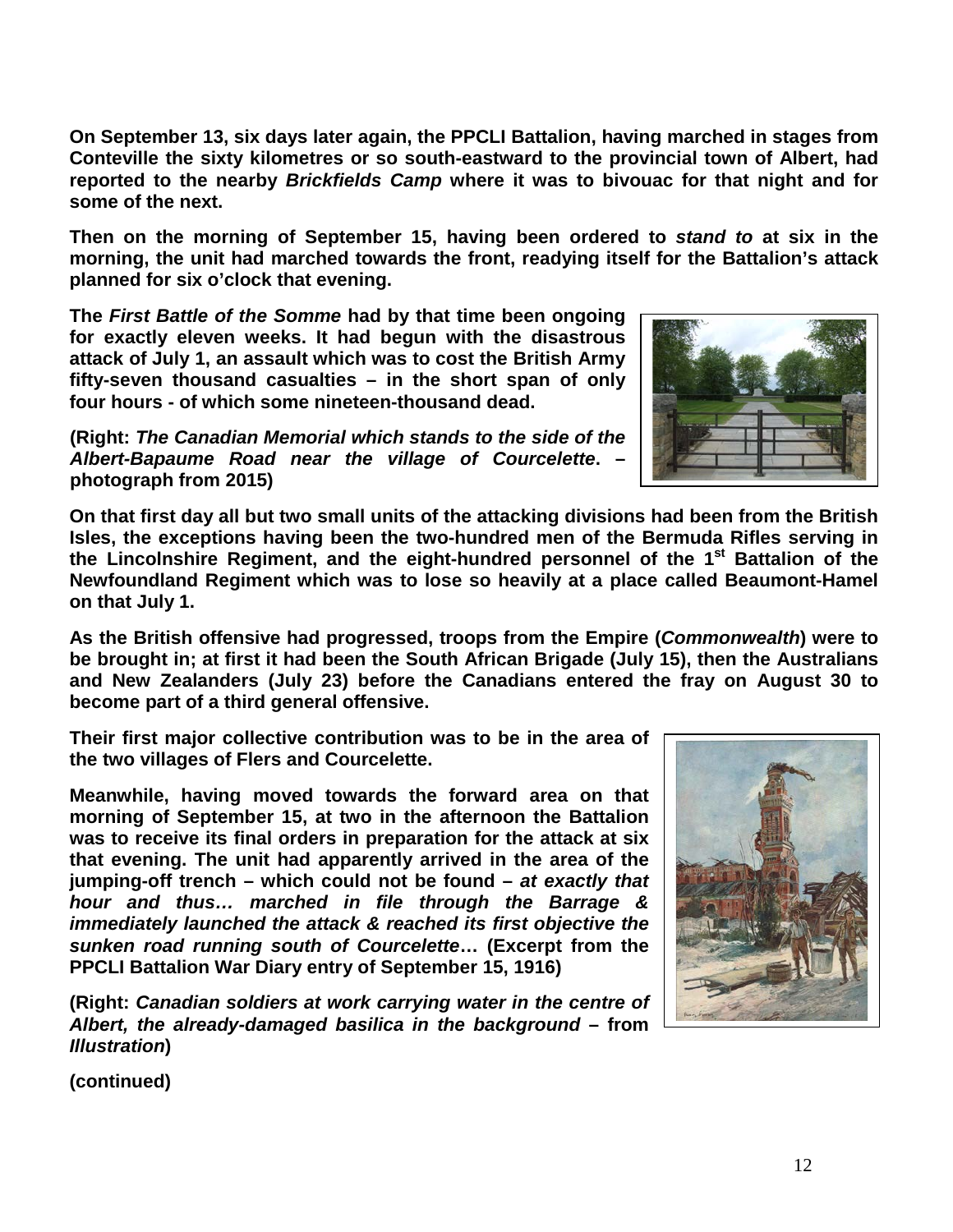**(Right:** *The fields surrounding it once again farm-land, this – seen from the north - is the reconstructed village of Courcelette one hundred years and several months after the Canadians attacked it in 1916***. – photograph from 1917)**

**(Right below:** *Wounded troops being evacuated in hand-carts from the forward area during the First Battle of the Somme* **– from** *Le Miroir* **or** *Illustration***)**

**Its first objective consolidated, the Battalion had pushed on and had finally attained its second objective by four o'clock on the afternoon of the next day. There the unit was to remain until having been relieved just before daybreak of the following day again, September 17. By that time the Battalion War Diarist was able to report…** *All wounded were evacuated and all dead, as far as were known, buried… Total casualties just under 300.*

**Withdrawn behind the lines for the next number of days, the PPCLI provided workingparties and received a draft of one-hundred forty re-enforcements before setting out on a six-day circuitous march, likely to allow the thus evacuated billets in and near Albert to be occupied by newly-arriving troops who were to be employed in imminent operations. The Battalion marched back into** *Brickfields* **on September 28.**

**Another assault had gone ahead on September 26 and by its end, there was a goodly – and depressing - number of billets once again available in Albert and elsewhere.**

**Then PPCLI had occupied some of those vacancies in Albert and also furnished working-parties until October 2 when it had marched forward into the support lines in the area of**  *Maricourt Wood***. There, two companies were to be posted to positions known as** *Centre Way***, and the two others to**  *Piccadilly Circus***.** 

**The PPCLI Battalion War Diary entries for October 3 and 4, 1916, read as follows:**

*3/10/16 The supports as described under 2/10/16. Intermittent heavy shelling. Very wet.*

*4/10/16 As for 2 and 3/10/16. The Battalion was relieved by the 8th Bn South Lancashire regiment at 4 pm and marched to bivouacs on TARA HILL.*

**(Right above:** *Burying Canadian dead on the Somme, likely at a casualty clearing station or a field ambulance* **– from** *Illustration* **or** *Le Miroir***)**

**The reprieve was short-lived: by the late afternoon of October 5, the PPCLI Battalion had marched back up to the forward area to the west of the remnants of Courcelette and had once more been serving in support positions.**



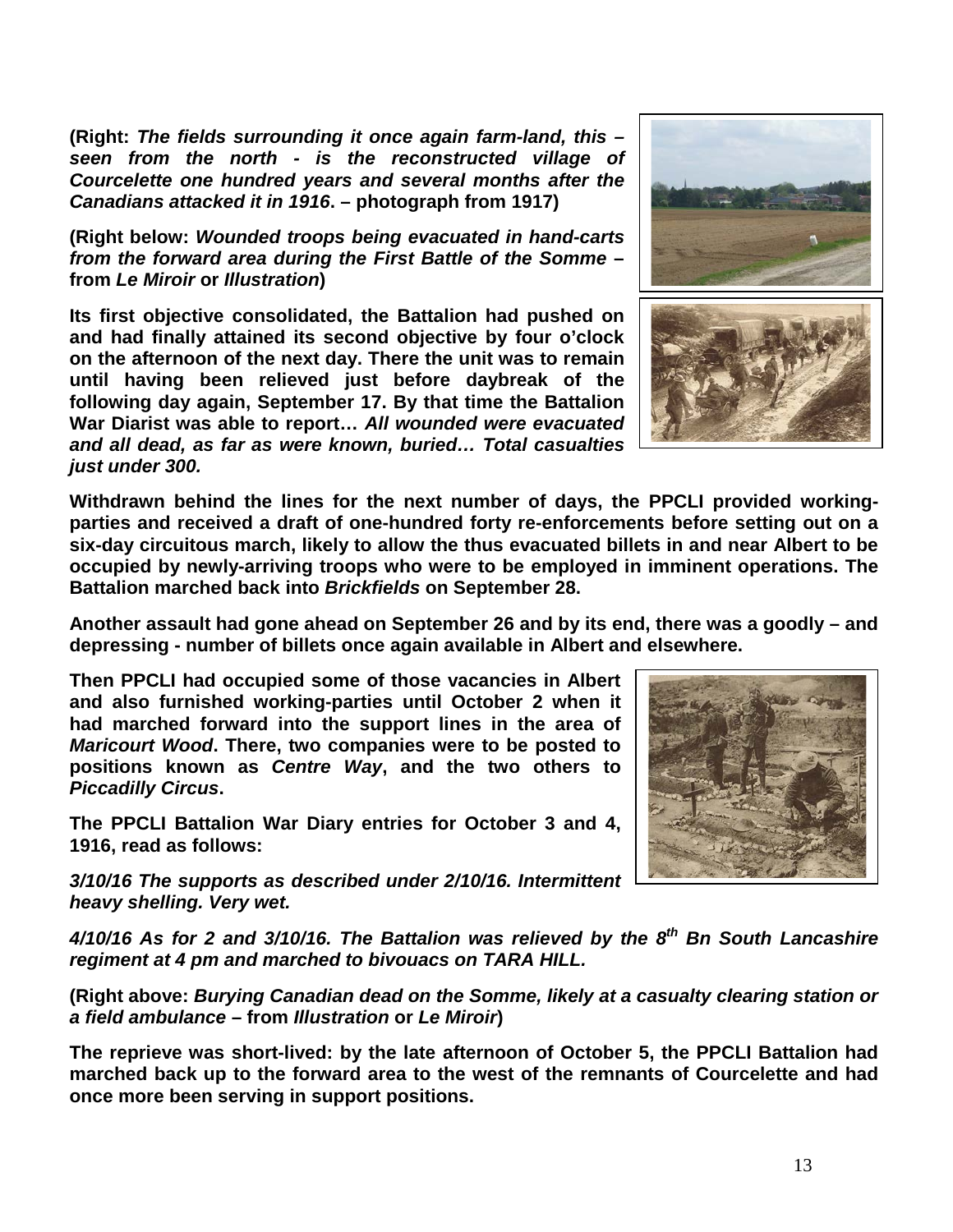**On October 8 a further offensive venture – less ambitious than that of the general attack of September 15 – had been ordered undertaken, on this occasion by both the 7th and 9th Canadian Infantry Brigades.** 

**In the area of the villages of Le Sars and Courcelette, and onward towards Thiepval, the Germans had created a strong defensive system known as** *Regina Trench***: the approaches to this position as well as the position itself would be the objectives of the assault; the attackers from the 7th Brigade were to be the RCR Battalion and the 49th Battalion with the PPCLI Battalion acting in support.** 

**Excerpts from PPCLI Battalion War Diary entry for October 8, 1916: …***The Patricias were in support… The first news was that the attack had been successful… Later news came that the wire had not been destroyed and that only parts of the objective had been entered… Then news came that the 9th Brigade had failed on our right… About 11, R.C.R.s were forced to abandon their hold on Regina Trench and retired to the jumping off trench… No's 1, 2 & 3 Coy's retired…*



**There were apparently to be no further German counter-attacks, but while small Canadian parties had made further limited advances, the main German positions would remain in the enemy's possession. The cost to the PPCLI Battalion, since it had been operating only in support, was not to be as great as that which had been incurred by the attacking RCR and 49th Battalions, yet it still had suffered** *twelve killed in action***, seventy-six** *wounded* **and two**  *missing in action***.** 

**(Right above:** *Regina Trench Cemetery and some of the area surrounding it which was finally wrested from the Germans by Canadian troops on the night of November 10-11, 1916* **– photograph from 2014)**

**The PPCLI Battalion had been relieved later that evening and on the following afternoon, at four o'clock, had…***marched out of line to TARA HILL and bivouacked***.**

**On the next day again the unit would begin to march away from** *the Somme***.**

**It was to be a long march: westward before turning north to pass behind the city of Arras. The trek had then continued for a further ten kilometres to the area of Écoivres before having turned directly eastward.** 

**The Battalion's final destination was to be the** *Neuville St-Vaast Sector***, directly to the north of Arras, some kilometres behind the forward area and from where a slope today still gently rises to dominate the entire area: la crête de Vimy –** *Vimy Ridge***.** 



**(Right above:** *From the summit of Hill 145 on Vimy Ridge, on which point stands the Canadian National Memorial, a grieving Canada overlooks the Douai Plain. –* **photograph from 1915)**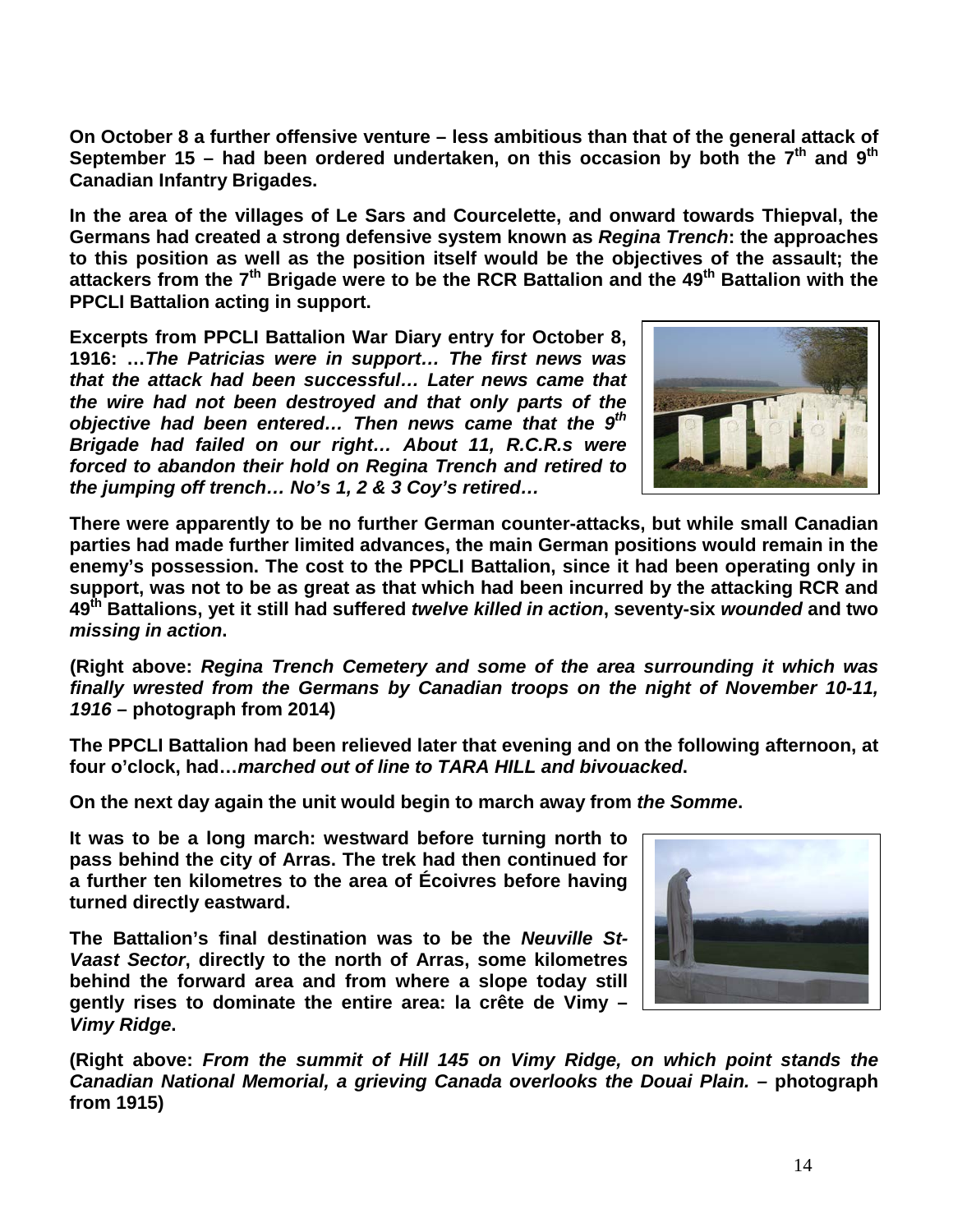**By October 24-25 the unit had been posted to the trenches. There it was once more to return to the way of life of the** *Western Front* **– perhaps, after** *the Somme***, the average soldier felt this not to be such a bad thing.**

**During the period from that October of 1916 until February 11 of the following year, 1917, the PPCLI, when in the forward area, was to serve in the** *La Folie Sector* **and, when in the rear area, was to operate in the vicinity of Mont St-Éloi\* or a little closer to the Front, at Neuville St-Vaast.** 

*\*Not to be confused with the Belgian village of St-Éloi where the 2nd Canadian Division, as seen on a previous page, had fought during the spring of 1916.*

**(Right above and right:** *The village of Mont St-Éloi, near to which the 4th CMR Battalion was posted on occasion, at an early period of the Great War and again a century later - The ruins of the Abbey St-Éloi – destroyed in 1783 – are visible in both images.* **– from** *Le Miroir* **and (colour) from 2016)**

**It had also been, as has been recorded on a previous page, at this time that Private Cram, on or about December 18, 1916, was to report** *to duty* **with his new unit, the PPCLI Battalion, in the Neuville St-Vaast Sector.**

**For the personnel of the PPCLI Battalion, the late autumn and then winter of 1916-1917 was to be, once more, one of the every-day grind of life in and out of the trenches. There was little if any concerted infantry activity apart from the constant patrolling and the occasional raids by both sides. This latter activity was encouraged by the High Command who felt it to be a morale booster which also kept the troops in the right offensive frame of mind: the troops who were ordered to carry them out, in general loathed these operations.**

**Casualties were, overall, light; even while posted in the forward areas the War Diarists were often able to record…***Casualties – nil***. During this entire period the medical services were much more occupied with cases of sickness and the need for dental work than they were with the victims of military activity.**

**(Right:** *A detachment of Canadian troops moving to the forward area during the winter of 1916-1917* **– from**  *Illustration***)**

**When the PPCLI Battalion was ordered to be transferred in near-to-mid-February, it was to the area of the community of Bruay, some thirty kilometres to the north of Neuville St-Vaast and to a designated** *Corps Rest Area***. To judge from the Battalion War Diary entries of that period, however, there appears to have been only a very minimum of rest involved.**







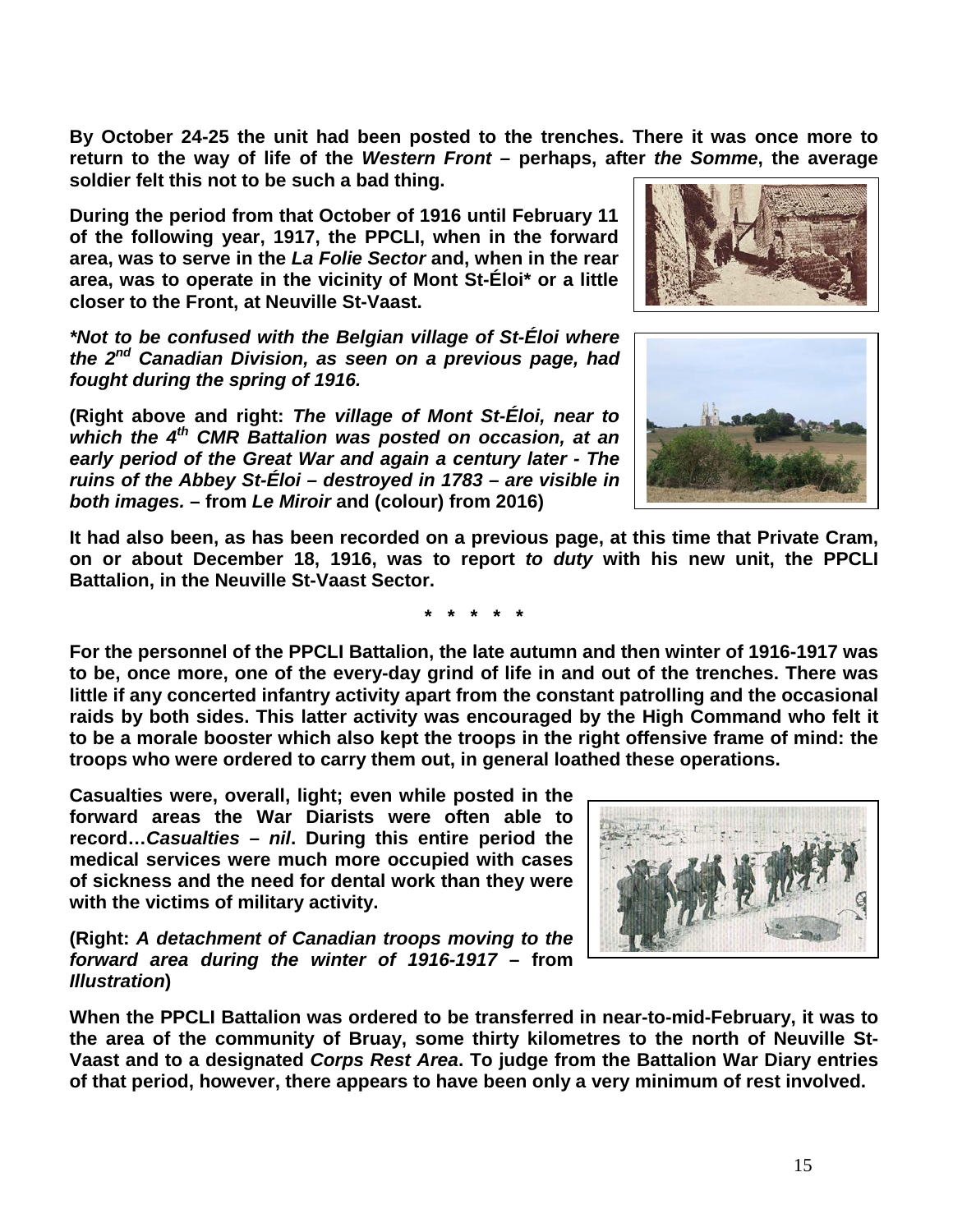**Parades, inspections, training – bayonet-fighting, bombing, musketry – sports (particularly football), lectures, route marches, medal presentations – with the occasional bath and concert added to the mix: this was the syllabus offered to the Battalion until March 20.**

**To these preparations were, as of that moment, to be added some novel developments: use of enemy weapons; the familiarization of each unit and of each man with his role during the upcoming battle; the construction of ground layouts built, thanks to aerial reconnaissance, to show the terrain and positions to be attacked; the introduction of the machine-gun barrage; and the excavation of kilometres of approach tunnels – at Vimy Ridge and elsewhere - not only for the safety of the attacking troops but also to ensure the element of surprise.**

**On March 21 the PPCLI Battalion moved southwards to Villers-au-Bois, thence back into the trenches where the Battalion Headquarters were established in** *Grange Tunnel* **(see further below). By this time it was evident that the Canadian artillery was preparing the ground for an attack, each day the barrage intensifying: by the last day of the month the War Diarist was reporting***… Another barrage – 10. A.M. A better one\*.*



*\*It was apparently not until April 2 that the full fury of the Canadian and British Barrage was unleashed. It should be said that a great deal of the artillery used in the assault on Vimy Ridge was British and that a British Division also participated in the attack. Almost fifty per cent of the personnel who had been employed for that day were British, not to mention those whose contribution – such as those who dug the tunnels - allowed for the operation to happen as it did.* 

**(Right above:** *A heavy British artillery piece spews its flame into the middle of the night.* **– from** *Illustration***)**

**The ground troops were now also being involved in numerous raids to harvest last-minute information a propos the enemy opposite, and messages were received from not only the Commander-in-Chief of the Canadian Corps, Sir Julian Byng, but also from Princess Patricia herself.**

**On April 6, two of the Battalion's four companies moved into** *Grange Tunnel***, apparently to remain there until the day of the attack, a date of which they may not have been aware until April 8, for it was only then that the War Diarist recorded:** *Orders received to attack & capture a portion of VIMY RIDGE…\**

*\*Apparently at the Battalion level, the orders were relayed verbally to all company commanders, likely to ensure no interception by the Germans.*

**(Right below:** *The Canadian National Memorial which, since 1936, has stood on Vimy Ridge* **– photograph from 2010)**

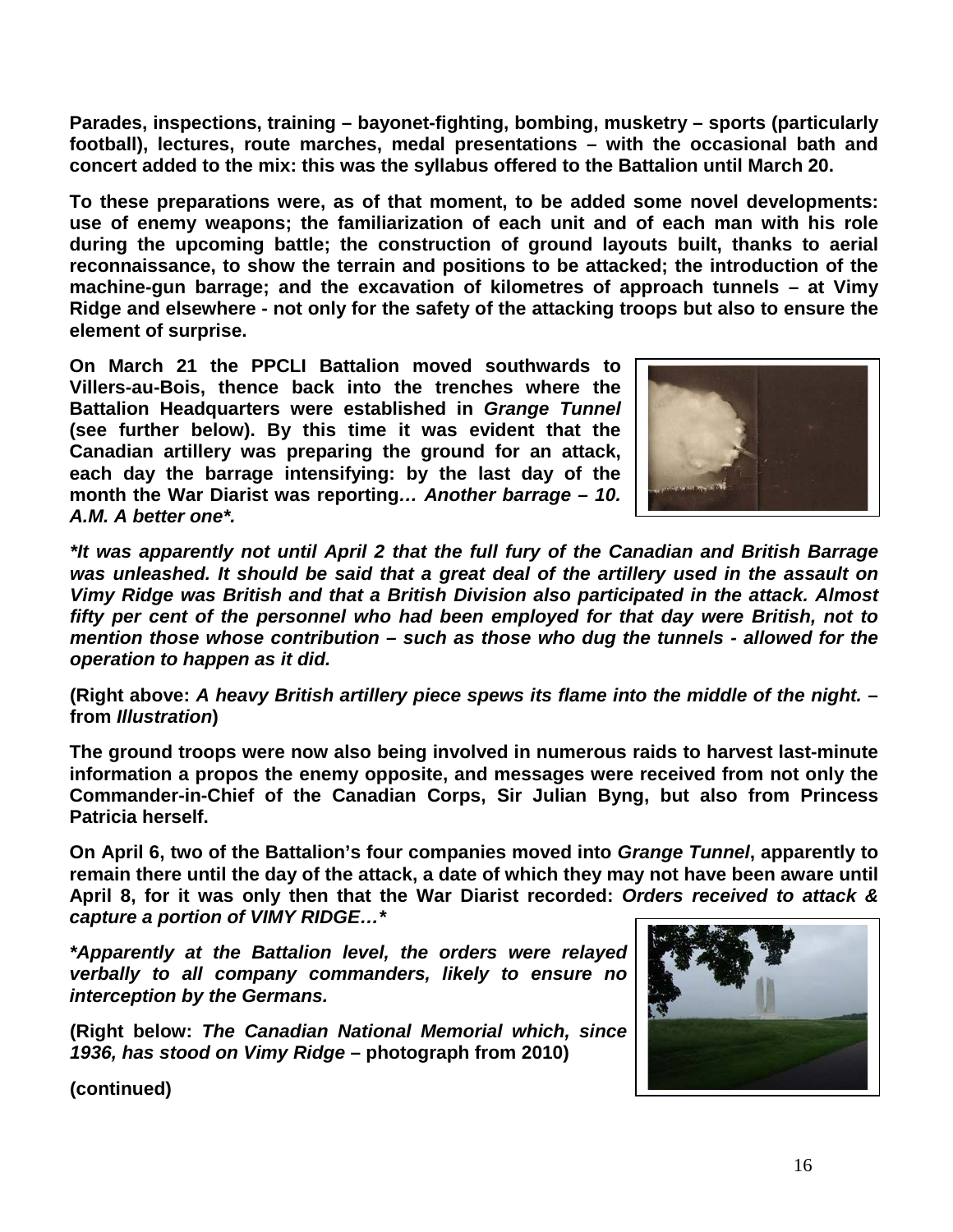**On April 9 in that spring of 1917, the British Army launched an offensive in the area to the north of** *the Somme* **battlefields; this was to be the so-called** *Battle of Arras* **intended to support a French effort elsewhere. In terms of the count of casualties, some four thousand per day, it was to be the most expensive operation of the** *Great War* **for the British, one of the few positive episodes having been the Canadian assault of** *Vimy Ridge* **on the opening day of the battle, Easter Monday.** 

**While the British effort at Arras would prove an overall disappointment, the French offensive of** *Le Chemin des Dames* **was to be yet a further disaster.** 

**On that April 9, in driving snow, the four Canadian Divisions, for the first time acting as a single, autonomous entity – there was even a British brigade (as seen above) serving under 2nd Canadian Division command - stormed the slopes of** *Vimy Ridge***, by the end of the next day having cleared it almost entirely of its German occupants.**

**(Right:** *Canadian troops of the 4th or 3rd Division, burdened with all the paraphernalia of war, on the advance across No-Man's-Land during the attack at Vimy Ridge on either April 9 or 10 of 1917*  **from** *Illustration***)**



**Excerpts from Operational Order No. 8:**

*The Battalion will attack from the OBSERVATION LINE on a two Company frontage: Nos.1 and 3 Coys capturing the Intermediate Objective* **(the junction of Blue Trench and Beggar Trench);** *Nos.2 and 4 Coys passing through and capturing the Final Objective* **(Britt Trench to Junction with Staubwesser Weg).**

*After reaching Final Objective, Nos.2 and 4 Coys will push patrols forward towards BOIS DU CHAMP POURRI…to ascertain whether these defences are occupied. Protective barrage will be lifted to enable this to be done…*

*…BATTALION H.Q…Will be in GRANGE SUBWAY…*

**(Right:** *One of the few remaining galleries – Grange Tunnel - still open to the public at Vimy one hundred years later* **– photograph from 2008(?))**

**Excerpts from Appendix C from the PPCLI Battalion War Diary for the month of April, 1917**



*5.30 a.m. Artillery opened and leading wave commenced to climb up our lip of craters.*

*7.10 a.m. Message…received from…C.O. No.1 Co., stating had reached FAMINE TRENCH with few casualties…*